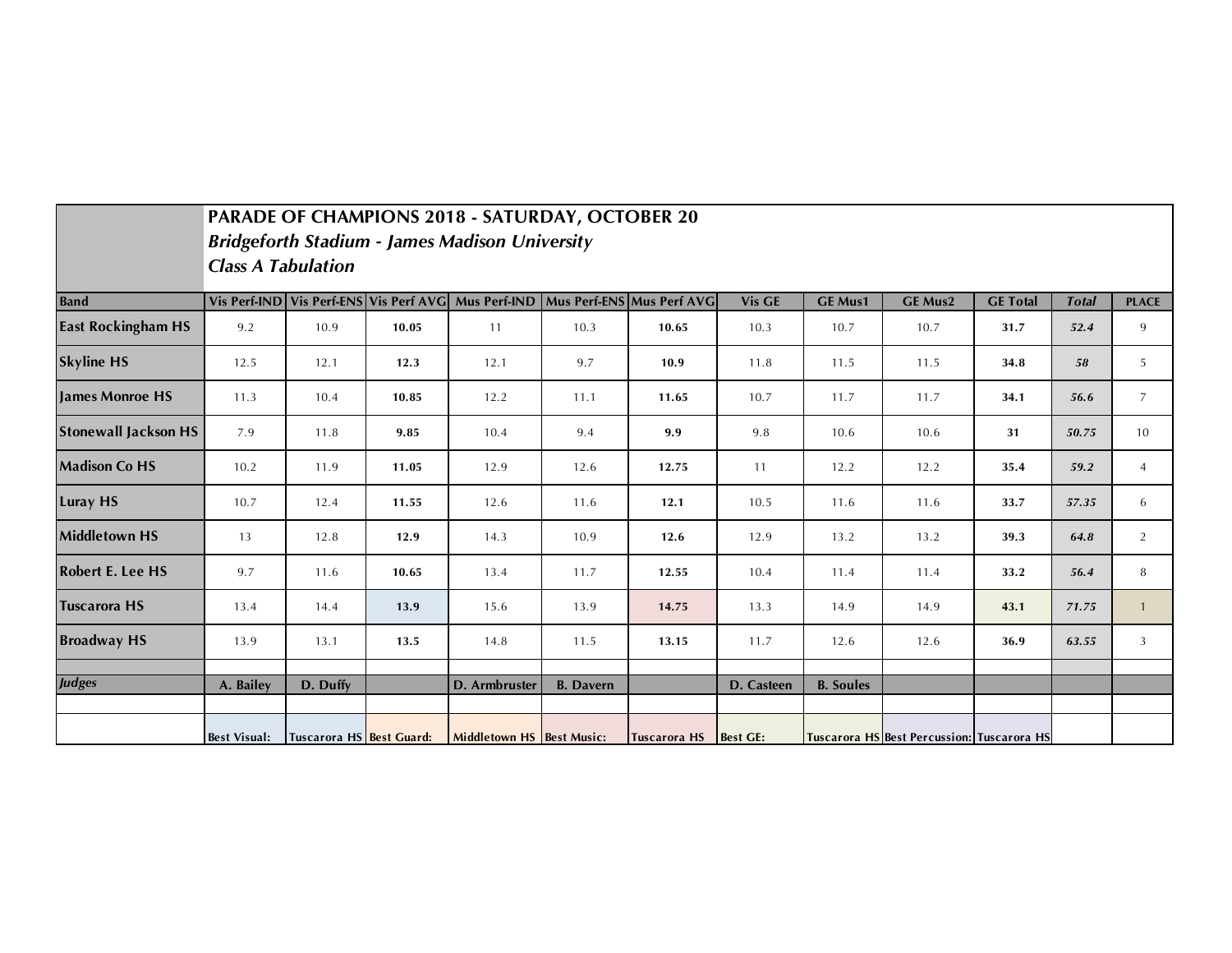|                             |                     | <b>Class AA Tabulation</b> |       | PARADE OF CHAMPIONS 2018 - SATURDAY, OCTOBER 20<br><b>Bridgeforth Stadium - James Madison University</b> |                  |                                                                               |            |                  |                               |                  |              |                |
|-----------------------------|---------------------|----------------------------|-------|----------------------------------------------------------------------------------------------------------|------------------|-------------------------------------------------------------------------------|------------|------------------|-------------------------------|------------------|--------------|----------------|
| <b>Band</b>                 |                     |                            |       |                                                                                                          |                  | Vis Perf-IND Vis Perf-ENS Vis Perf AVG Mus Perf-IND Mus Perf-ENS Mus Perf AVG | Vis GE     | <b>GE Mus1</b>   | <b>GE Mus2</b>                | <b>GE Total</b>  | <b>Total</b> | <b>PLACE</b>   |
| <b>Osbourn Park HS</b>      | 13.5                | 11.8                       | 12.65 | 12.3                                                                                                     | 11.2             | 11.75                                                                         | 10.7       | 10.8             | 10.8                          | 32.3             | 56.7         | 9              |
| <b>Orange Co HS</b>         | 13.2                | 12.8                       | 13    | 14.2                                                                                                     | 12.2             | 13.2                                                                          | 11.4       | 12.3             | 12.3                          | 36               | 62.2         | 6              |
| <b>Fort Defiance HS</b>     | 12.4                | 12.2                       | 12.3  | 13.7                                                                                                     | 10.5             | 12.1                                                                          | 11.6       | 12               | 12                            | 35.6             | 60           | $\overline{7}$ |
| <b>Bath Co HS</b>           | 12.7                | 12.1                       | 12.4  | 13.5                                                                                                     | 11               | 12.25                                                                         | 12         | 11.5             | 11.5                          | 35               | 59.65        | 8              |
| <b>Wilson Memorial HS</b>   | 12.1                | 11.4                       | 11.75 | 13.1                                                                                                     | 10.9             | 12                                                                            | 10.5       | 10.5             | 10.5                          | 31.5             | 55.25        | 10             |
| <b>Chancellor HS</b>        | 13                  | 13.4                       | 13.2  | 14                                                                                                       | 11.6             | 12.8                                                                          | 12.5       | 13.9             | 13.9                          | 40.3             | 66.3         | 3              |
| <b>Stonewall Jackson HS</b> | 14.2                | 15                         | 14.6  | 14.5                                                                                                     | 13.5             | 14                                                                            | 13.8       | 14.6             | 14.6                          | 43               | 71.6         | $\overline{2}$ |
| <b>Spotswood HS</b>         | 12.9                | 13                         | 12.95 | 13.4                                                                                                     | 12               | 12.7                                                                          | 12.8       | 12.9             | 12.9                          | 38.6             | 64.25        | 5              |
| <b>Broad Run HS</b>         | 14.7                | 15.3                       | 15    | 15.8                                                                                                     | 14.6             | 15.2                                                                          | 14.2       | 15.1             | 15.1                          | 44.4             | 74.6         | $\mathbf{1}$   |
| <b>Turner Ashby HS</b>      | 13.4                | 13.3                       | 13.35 | 14.6                                                                                                     | 13.3             | 13.95                                                                         | 13.4       | 12.5             | 12.5                          | 38.4             | 65.7         | $\overline{4}$ |
| <b>Judges</b>               | A. Bailey           | D. Duffy                   |       | D. Armbruster                                                                                            | <b>B.</b> Davern |                                                                               | D. Casteen | <b>B.</b> Soules |                               |                  |              |                |
|                             | <b>Best Visual:</b> | Broad Run HS Best Guard:   |       | Broad Run HS Best Music:                                                                                 |                  | Broad Run HS Best GE:                                                         |            |                  | Broad Run HS Best Percussion: | Chancellor<br>HS |              |                |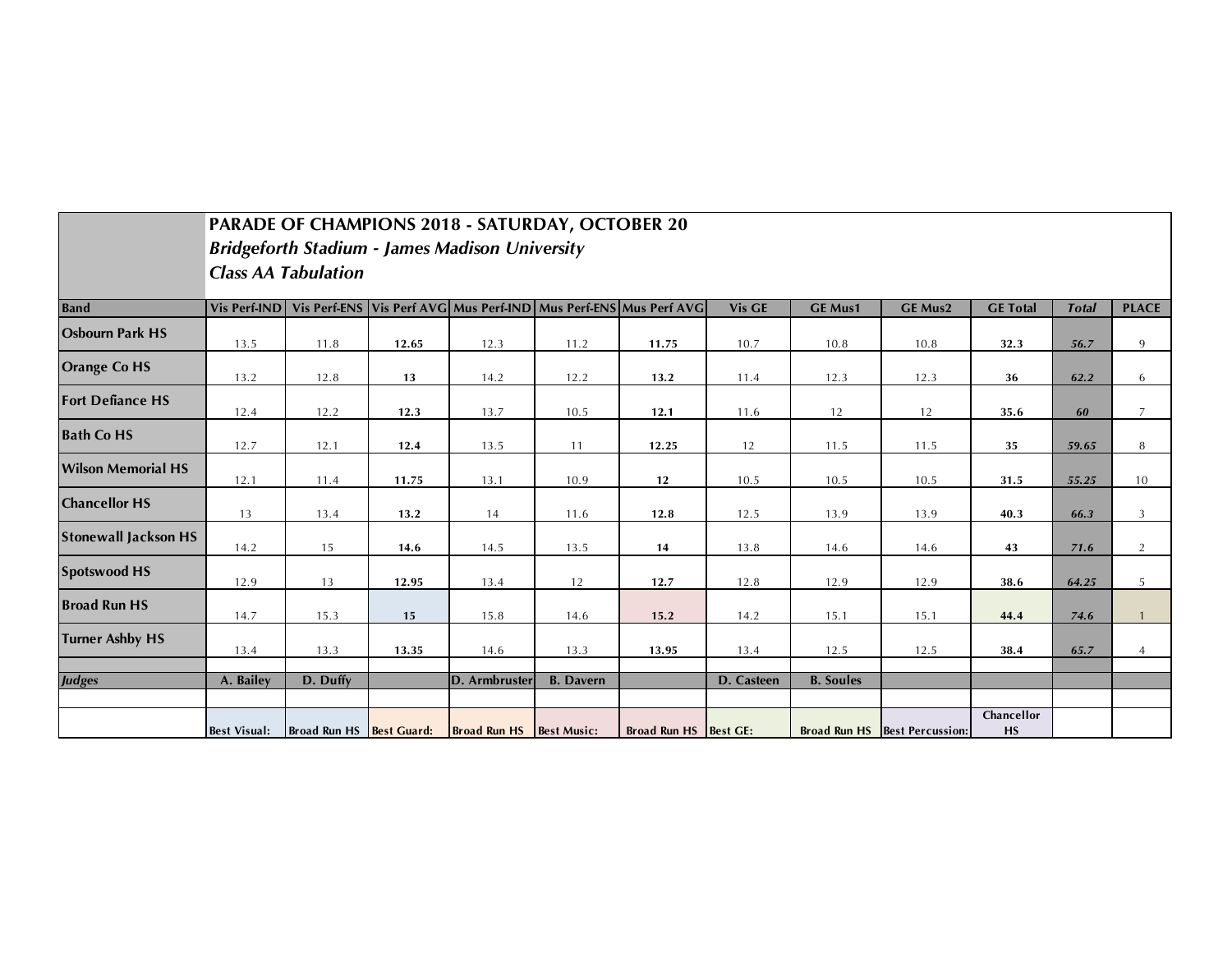|                            |                     |                               |                     | <b>PARADE OF CHAMPIONS 2018 - SATURDAY, OCTOBER 20</b> |                    |                               |                 |                    |                         |                               |              |                |
|----------------------------|---------------------|-------------------------------|---------------------|--------------------------------------------------------|--------------------|-------------------------------|-----------------|--------------------|-------------------------|-------------------------------|--------------|----------------|
|                            |                     |                               |                     | <b>Bridgeforth Stadium - James Madison University</b>  |                    |                               |                 |                    |                         |                               |              |                |
|                            |                     | <b>Class AAA Tabulation</b>   |                     |                                                        |                    |                               |                 |                    |                         |                               |              |                |
| <b>Band</b>                | <b>Vis Perf-IND</b> | <b>Vis Perf-ENS</b>           | <b>Vis Perf AVG</b> | Mus Perf-IND                                           |                    | Mus Perf-ENS Mus Perf AVG     | Vis GE          | <b>GE Mus1</b>     | <b>GE Mus2</b>          | <b>GE Total</b>               | <b>Total</b> | <b>PLACE</b>   |
| <b>Heritage HS</b>         | 11.5                | 10.6                          | 11.05               | 11.3                                                   | 11.5               | 11.4                          | 9               | 10.4               | 10.4                    | 29.8                          | 52.25        | 10             |
| <b>Loudoun Valley HS</b>   | 12.4                | 12.6                          | 12.5                | 12.4                                                   | 13                 | 12.7                          | 11.8            | 12.1               | 12.1                    | 36                            | 61.2         | 6              |
| <b>Stafford HS</b>         | 13.8                | 11.7                          | 12.75               | 12.7                                                   | 14.2               | 13.45                         | 12.6            | 14.1               | 14.1                    | 40.8                          | 67           | 2              |
| <b>Christiansburg HS</b>   | 12.3                | 11.5                          | 11.9                | 13.1                                                   | 13.4               | 13.25                         | 11.6            | 11.9               | 11.9                    | 35.4                          | 60.55        | $\overline{7}$ |
| <b>Wakefield HS</b>        | 12                  | 11.1                          | 11.55               | 12.5                                                   | 13.5               | 13                            | 12.3            | 12.7               | 12.7                    | 37.7                          | 62.25        | 5              |
| <b>Fluvanna Co HS</b>      | 13                  | 10.8                          | 11.9                | 13                                                     | 12.1               | 12.55                         | 11.4            | 10.9               | 10.9                    | 33.2                          | 57.65        | 9              |
| <b>Monacan HS</b>          | 13                  | 13.4                          | 13.2                | 13.7                                                   | 13.7               | 13.7                          | 12.5            | 13.5               | 13.5                    | 39.5                          | 66.4         | 3              |
| <b>Great Bridge HS</b>     | 13.5                | 13.5                          | 13.5                | 14                                                     | 13.3               | 13.65                         | 12.8            | 12.9               | 12.9                    | 38.6                          | 65.75        | $\overline{4}$ |
| <b>Riverbend HS</b>        | 11.6                | 12.7                          | 12.15               | 12.9                                                   | 12.6               | 12.75                         | 12              | 11.7               | 11.7                    | 35.4                          | 60.3         | 8              |
| <b>Colonial Heights HS</b> | 13.1                | 14.3                          | 13.7                | 15                                                     | 13.9               | 14.45                         | 14.1            | 13.1               | 13.1                    | 40.3                          | 68.45        |                |
| <b>Judges</b>              | A. Bailey           | D. Duffy                      |                     | D. Armbruster                                          | <b>B.</b> Davern   |                               | D. Casteen      | <b>B.</b> Soules   |                         |                               |              |                |
|                            | <b>Best Visual:</b> | Colonial<br><b>Heights HS</b> | <b>Best Guard:</b>  | Colonial<br><b>Heights HS</b>                          | <b>Best Music:</b> | Colonial<br><b>Heights HS</b> | <b>Best GE:</b> | <b>Stafford HS</b> | <b>Best Percussion:</b> | Colonial<br><b>Heights HS</b> |              |                |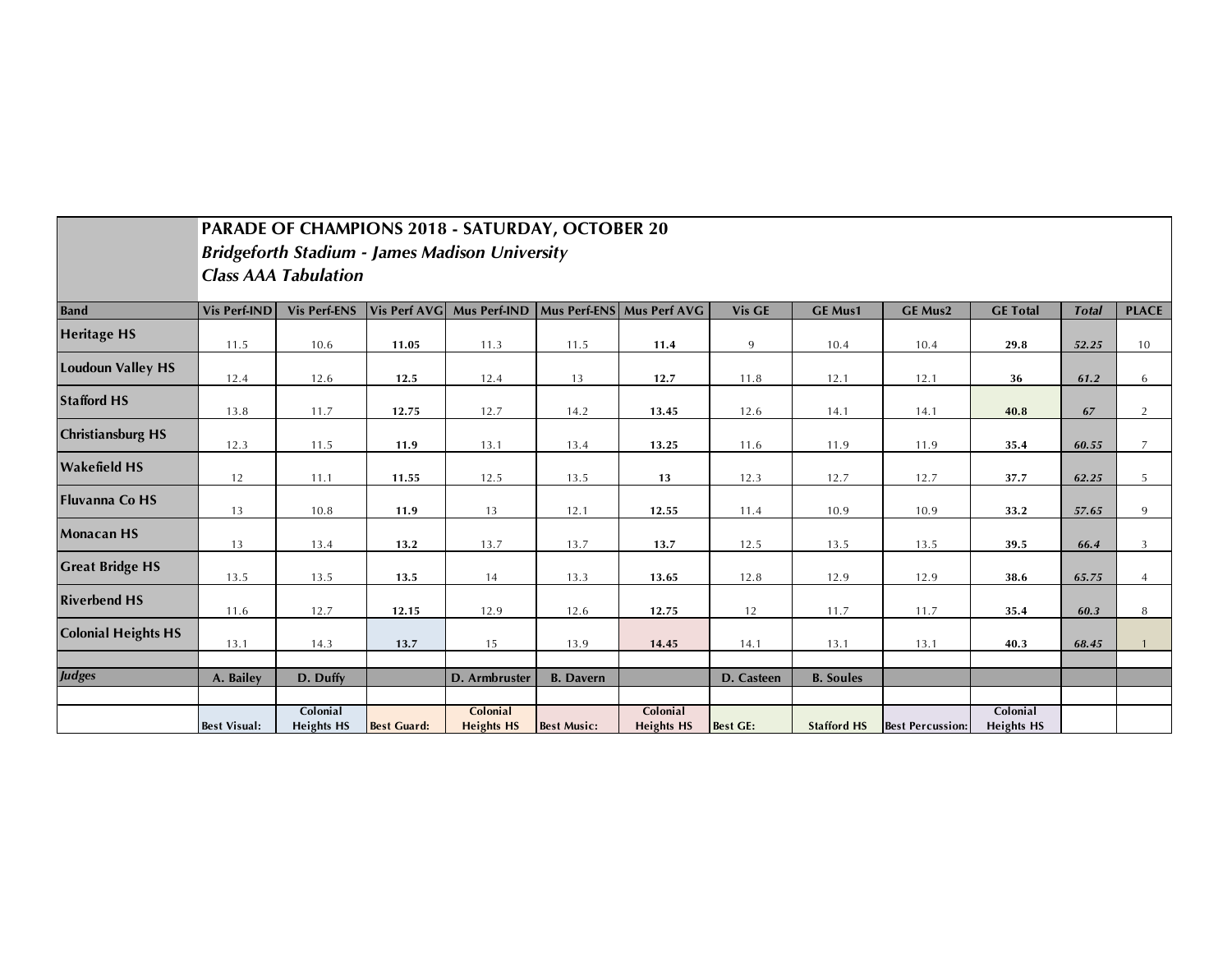|                           |                              |          |                        | PARADE OF CHAMPIONS 2018 - SATURDAY, OCTOBER 20       |                  |                                                                                         |                 |                                 |                         |                   |              |                |
|---------------------------|------------------------------|----------|------------------------|-------------------------------------------------------|------------------|-----------------------------------------------------------------------------------------|-----------------|---------------------------------|-------------------------|-------------------|--------------|----------------|
|                           |                              |          |                        | <b>Bridgeforth Stadium - James Madison University</b> |                  |                                                                                         |                 |                                 |                         |                   |              |                |
|                           | <b>Class AAAA Tabulation</b> |          |                        |                                                       |                  |                                                                                         |                 |                                 |                         |                   |              |                |
| <b>Band</b>               |                              |          |                        |                                                       |                  | Vis Perf-IND   Vis Perf-ENS   Vis Perf AVG   Mus Perf-IND   Mus Perf-ENS   Mus Perf AVG | Vis GE          | <b>GE Mus1</b>                  | <b>GE Mus2</b>          | <b>GE Total</b>   | <b>Total</b> | <b>PLACE</b>   |
| <b>Grassfield HS</b>      | 13.2                         | 14.9     | 14.05                  | 16                                                    | 13.3             | 14.65                                                                                   | 14.5            | 13.7                            | 13.7                    | 41.9              | 70.6         | $\overline{4}$ |
| <b>Millbrook HS</b>       | 12.4                         | 13       | 12.7                   | 15                                                    | 12.7             | 13.85                                                                                   | 12.4            | 12.2                            | 12.2                    | 36.8              | 63.35        | 11             |
| <b>Oakton HS</b>          | 12.9                         | 15.2     | 14.05                  | 15.7                                                  | 14.4             | 15.05                                                                                   | 13.8            | 13.8                            | 13.8                    | 41.4              | 70.5         | 5              |
| <b>Corinth Holders HS</b> | 15.4                         | 15.5     | 15.45                  | 15.8                                                  | 13.4             | 14.6                                                                                    | 15              | 13.1                            | 13.1                    | 41.2              | 71.25        | $\overline{2}$ |
| <b>Colonial Forge HS</b>  | 12.8                         | 13.9     | 13.35                  | 15.3                                                  | 13.7             | 14.5                                                                                    | 12.7            | 13                              | 13                      | 38.7              | 66.55        | 10             |
| <b>Cosby HS</b>           | 12                           | 14.1     | 13.05                  | 14.4                                                  | 13               | 13.7                                                                                    | 13.6            | 14                              | 14                      | 41.6              | 68.35        | 7              |
| <b>Clover Hill HS</b>     | 11.7                         | 13.5     | 12.6                   | 13.5                                                  | 12.3             | 12.9                                                                                    | 13.1            | 11.9                            | 11.9                    | 36.9              | 62.4         | 12             |
| <b>Yorktown HS</b>        | 12.1                         | 14.8     | 13.45                  | 15.6                                                  | 14               | 14.8                                                                                    | 13.5            | 13.3                            | 13.3                    | 40.1              | 68.35        | $\overline{7}$ |
| <b>Harrisonburg HS</b>    | 12.7                         | 14.3     | 13.5                   | 14.5                                                  | 14.2             | 14.35                                                                                   | 14.1            | 14.4                            | 14.4                    | 42.9              | 70.75        | 3              |
| <b>Briar Woods HS</b>     | 12.5                         | 15.1     | 13.8                   | 15.9                                                  | 13.2             | 14.55                                                                                   | 14.2            | 13.6                            | 13.6                    | 41.4              | 69.75        | 6              |
| <b>Sherando HS</b>        | 13                           | 13.8     | 13.4                   | 16.1                                                  | 13.6             | 14.85                                                                                   | 13.3            | 12.7                            | 12.7                    | 38.7              | 66.95        | 9              |
| <b>Ocean Lakes HS</b>     | 15.1                         | 15.3     | 15.2                   | 16.6                                                  | 14.3             | 15.45                                                                                   | 14.3            | 14.9                            | 14.9                    | 44.1              | 74.75        |                |
| <b>Judges</b>             | A. Bailey                    | D. Duffy |                        | D. Armbruster                                         | <b>B.</b> Davern |                                                                                         | D. Casteen      | <b>B.</b> Soules                |                         |                   |              |                |
|                           | <b>Best Visual:</b>          | Corinth  | Holders HS Best Guard: | Grassfield HS Best Music:                             |                  | <b>Ocean Lakes</b><br><b>HS</b>                                                         | <b>Best GE:</b> | <b>Ocean Lakes</b><br><b>HS</b> | <b>Best Percussion:</b> | Ocean Lakes<br>HS |              |                |